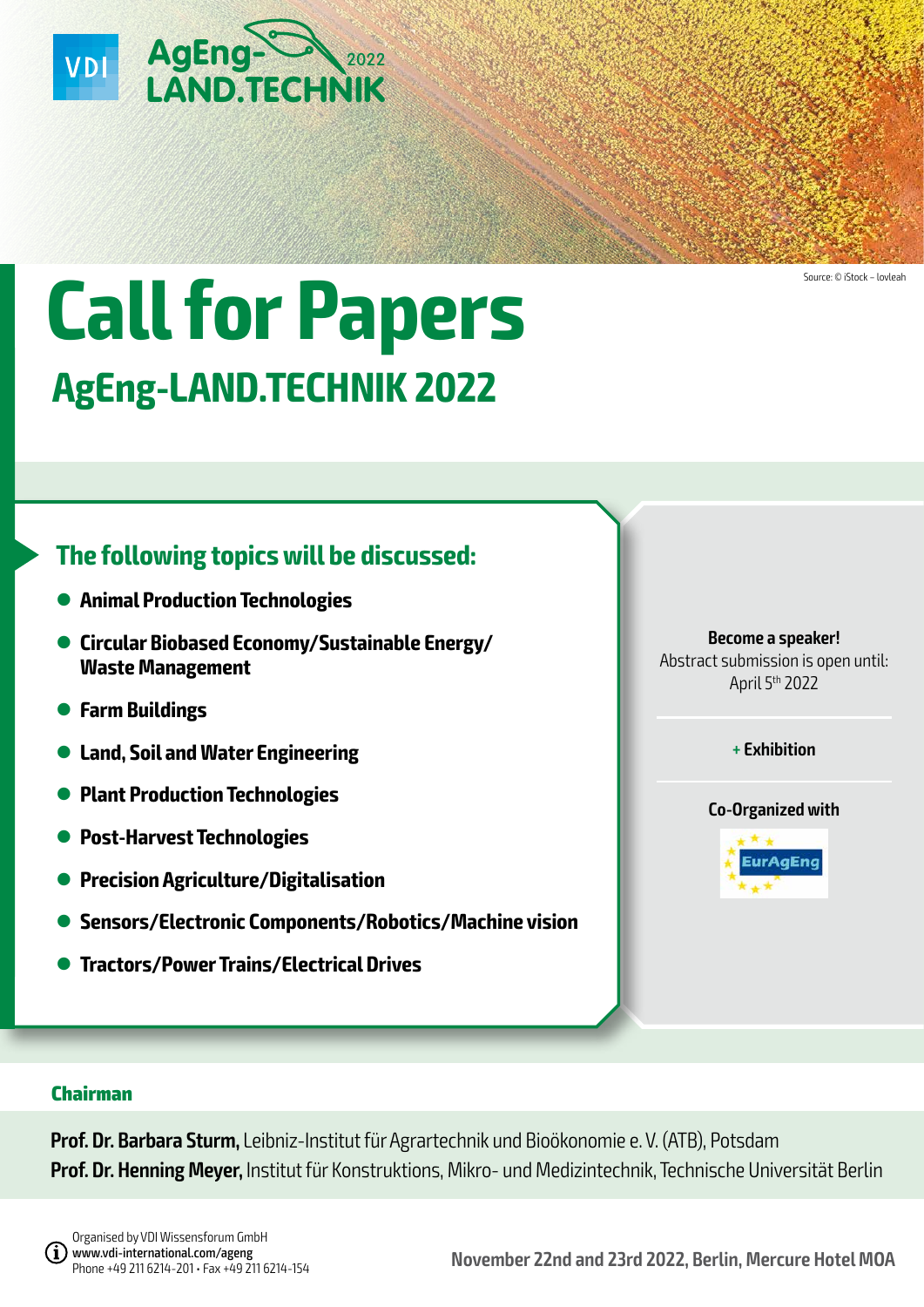# Preface EurAgEng and VDI

uropean agriculture, both crop and animal production, currently faces major challenges such as the need to protect biodiversity, increasing bans or limitations on the use of pesticides, soil quality degradation, the impact uropean agriculture, both crop and animal production, currently faces major challenges such as the need to protect biodiversity, increasing bans or limitations on the use of pesticides, soil quality degradation, the impact of the COVID-19 pandemic, and the overarching challenge of climate change. To overcome these challenges, scientific and industrial research and development in agricultural and biosystems engineering, across all areas of agriculture and nutrition, must work together to offer strategic pathways and series, brings together these competences and expertise to provide an arena to connect and drive forward the needed solutions to these global challenges.

The **AgEng-LAND.TECHNIK 2022** conference is an ideal platform for the exchange of ideas and discussions on the state of the art in research on Agricultural and Biosystems Engineering. While the scope is broad, the current challenges of climate change and sustainability, food security, and the viability of agriculture in rural areas are the focus of the conference. The goals of the conference are knowledge and insight creation, the development of innovative technical and digital solutions, the production of clear guidance on the implementation of those solutions, and a clear strategy on how to encourage their take-up through professionalised transfer and co-creation. These challenges must be tackled on an unprecedented scale to deliver on the EU political targets.

AgEng-LAND.TECHNIK 2022 will be held on 22<sup>nd</sup> and 23<sup>rd</sup> November in Berlin. In the run-up to the conference, a pre-conference will be held in Potsdam at the Leibniz Institute for Agricultural Engineering and Bioeconomy (ATB) on 21st November with special training workshops for PhD researchers and Early Career Researchers in agricultural and biosystems engineering. On 24<sup>th</sup> November, you will have the opportunity to go on interesting excursions to the diverse research facilities in the greater Berlin area. This series of events in Berlin and Potsdam offers an excellent opportunity to engage with international experts involved in cutting edge research in the field of agricultural and biosystems engineering.

You are kindly invited as experts from across industry and academia to contribute to this fruitful discussion by submitting an abstract, detailing the hypotheses and results of your research, to the **AgEng-LAND.TECHNIK 2022.**

We look forward to your contribution and to welcoming you to the Berlin-Brandenburg region.

#### **About the organisers**

EurAgEng represents European scientists and researchers in the field of Agricultural and Biosystems Engineering. It utilises its network to support its member organisations in the preparation and delivery of conferences, while promoting affordable access to young scientists and researchers.

As the organiser of the LAND.TECHNIK conference, the VDI Max Eyth Society for Agricultural Engineering (VDI-MEG) is the German society that addresses the topics of agricultural engineering, agricultural process engineering, agricultural construction, work science in agriculture, horticultural engineering and cultivation, right through to renewable energies and biomass. VDI-MEG is a member organisation of EurAgEng

#### Scientific chairman

Prof. Dr. Barbara Sturm, Leibniz-Institut für Agrartechnik und Bioökonomie e. V. (ATB), Potsdam

Prof. Dr. Henning Meyer, Institut für Konstruktions, Mikro- und Medizintechnik, Technische Universität Berlin



The European Society of Agricultural Engineering (EurAgEng) exists to promote the professions of Agricultural and Biosystems Engineering and the people who serve it. The

Society is particularly active in conferences, Special Interest Groups, publications, networking, and international lobbying. www.eurageng.net



The VDI Wissensforum organizes and provides seminars and vertex and provides seminars and vertex and vertex seminary and vertex seminary semi<br>Missensforum and provides seminars and conferences dedicated not only to

engineers but also to academics and practicians from widely diverse branches of the economy. Our activities are backed by the Verein Deutscher Ingenieure e. V. (VDI), a virtually inexhaustible fund of know-how constantly attracting new ideas and suggestions.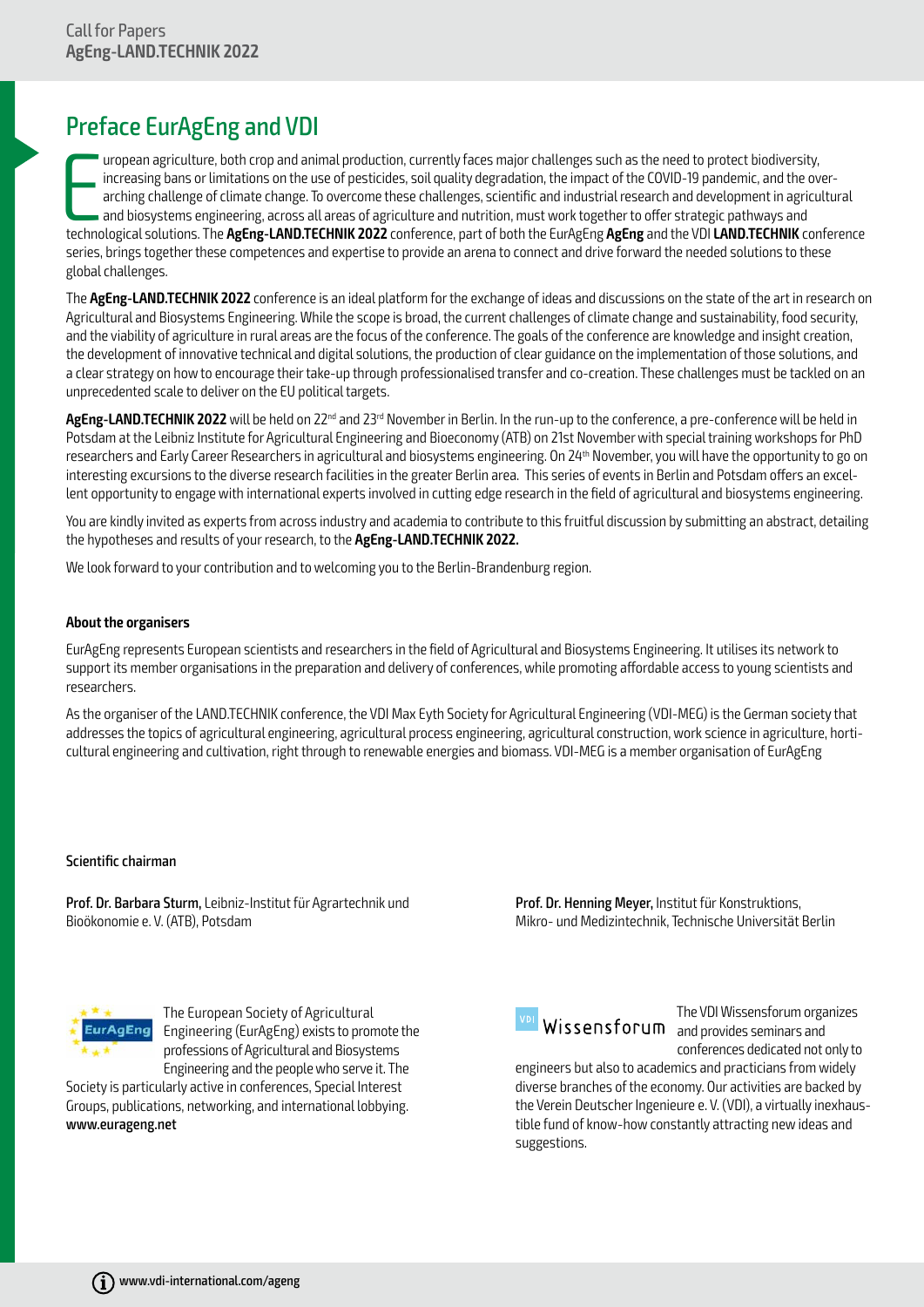

# Submission of papers

Are you an expert in any area mentioned under the listed topics ? If so, why not make an active contribution to the success of this conference by submitting a paper?

Please submit an abstract in English covering no more than one DIN A4 page. It should reach us by April 5, 2022 at the latest via www.vdi-international.com/ageng

#### The abstract should contain:

- Title of the paper
- Authors (company address, department, phone, fax, eMail, personal title of the author and co-authors)
- Meaningful abstract (max. one page DIN A4)
- Assignment to a specific presentation topic

Based on the abstract of the presentation the programme committee will decide on the acceptance of the paper. We particularly invite young engineers to use this opportunity to present their skills. Accepted papers presented during the conference will be offered the option to pass a scientific review process of a full paper.

This provides the opportunity to publish a scientific paper. If you do want to participate in the reviewing, please note "scientific reviewing requested" on the abstract. Further information will be given after the first review step of the conference.

#### **Deadlines**

- Submission of abstract: April 5, 2022
- Notification of acceptance to the authors at the end of May 2022
- Submission of camera-ready manuscripts, August 31, 2022

#### Main topics

#### Please submit your abstract on one of the following topics:

- Animal Production Technologies
- Circular Biobased Economy/Sustainable Energy/Waste Management
- Farm Buildings
- Land, Soil and Water Engineering
- Plant Production Technologies
- Post-Harvest Technologies
- Precision Agriculture/Digitalization
- Tractors/Power Trains/Electrical Drives



## Oral presentation

The oral presentations are limited to 20 minutes plus 5 minutes for discus-sion. We would like to point out that the time limit for the presentation and the discussion time shall not be exceeded.

### Official conference language

The conference language is English. There will be no simultaneous translation.

# **Publications**

The authors of the accepted papers will be asked to submit a camera-ready manuscript of their presentation for the proceedings. Accepted papers will be published in quotable proceedings. Authors of accepted papers have to submit a written manuscript (max. 6 pages) until August 31<sup>st</sup>, 2020. The decision about the acceptance and assignment to the sessions will be held by the programme committee.

# Conference fee

Speakers (one person per submission) receive a discount of 50 % on the regular registration fee for their participation. The registration fee will be EUR 545.00 + VAT. Discounts can not be cumulated. Please be advised that travel expenses will not be reimbursed.

# Any Questions?



**Contact** 

Sibylle Wunn P.O. Box 10 11 39, 40002 Düsseldorf Phone: +49 211 6214-509 Fax: +49 211 6214-97509 Mail: wunn@vdi.de

# Exhibition and Sponsoring

If you want to meet with and reach out to the first-rate experts attending this VDI conference and to powerfully present your products and services to the well-informed community of conference participants, please contact:

# **Contact**

Sandra Schreiner Project Consultant Exhibitions & Sponsoring Phone: +49 211 6214-188 Fax: +49 211 6214-97188 Mail: schreiner@vdi.de